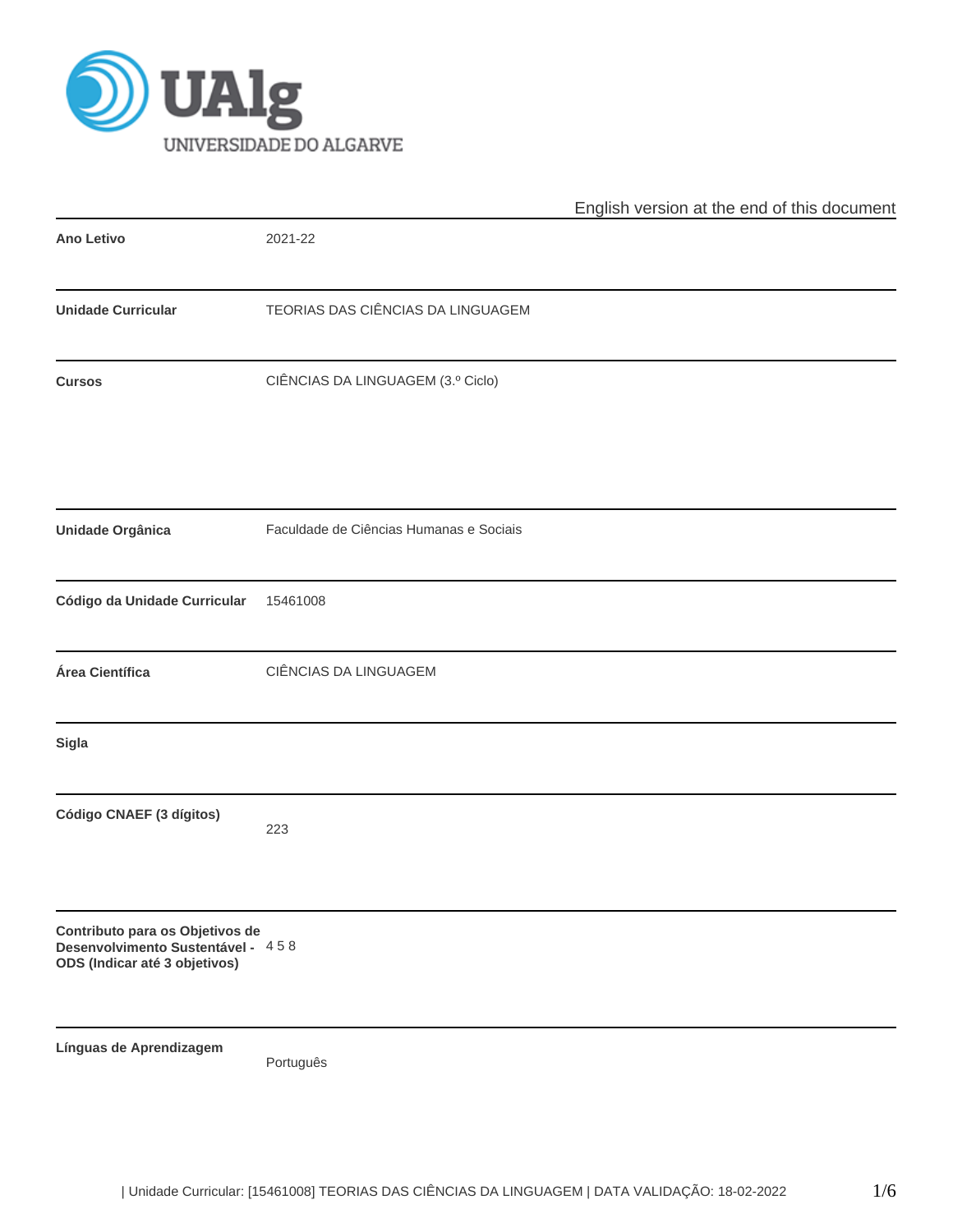

**Modalidade de ensino**

presencial

**Docente Responsável** Manuel Célio de Jesus da Conceição

| <b>DOCENTE</b>                     | <b>TIPO DE AULA</b> | <b>TURMAS</b> | <b>TOTAL HORAS DE CONTACTO (*)</b> |  |  |
|------------------------------------|---------------------|---------------|------------------------------------|--|--|
| Manuel Célio de Jesus da Conceição | ם ידר               | S1: OT1       | 28S:                               |  |  |

\* Para turmas lecionadas conjuntamente, apenas é contabilizada a carga horária de uma delas.

| <b>ANO</b> | <b>PERIODO DE FUNCIONAMENTO*</b> | <b>HORAS DE CONTACTO</b> | <b>HORAS TOTAIS DE TRABALHO</b> | <b>ECTS</b> |
|------------|----------------------------------|--------------------------|---------------------------------|-------------|
| $-40$      | ، ب                              | 28S; 7OT                 | 280                             |             |

\* A-Anual;S-Semestral;Q-Quadrimestral;T-Trimestral

# **Precedências**

Sem precedências

### **Conhecimentos Prévios recomendados**

Os esperados após conclusão de um segundo ciclo em ciênicas da linguagem.

### **Objetivos de aprendizagem (conhecimentos, aptidões e competências)**

- dominar conceitos fundadores da reflexão sobre a linguagem, as línguas e os discursos;

- distinguir apropriadamente diferentes abordagens teóricas no âmbito das ciências da linguagem;

- avaliar as várias áreas de aplicação sob diferentes perspetivas.

### **Conteúdos programáticos**

- Panorâmica geral das ciências da linguagem e síntese histórica da evolução do pensamento linguístico: da emergência da consciência metalinguística às tendências atuais em ciências da linguagem.

- O estudo da linguagem humana e sua projeção social, política, económica e cultural: dinâmicas linguísticas e suas implicações.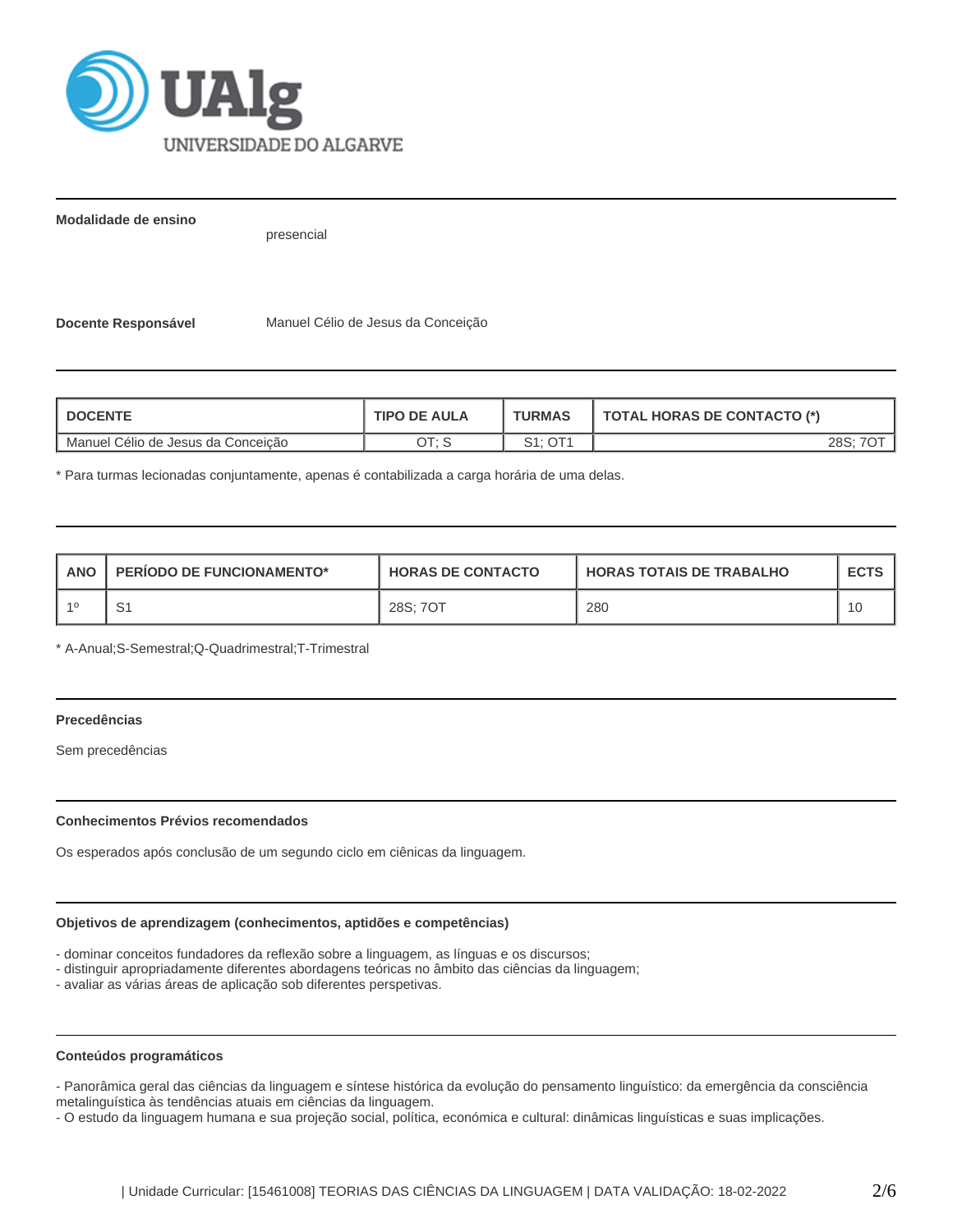

### **Metodologias de ensino (avaliação incluída)**

Exposição¿ de ¿linhas ¿orientadoras ¿da ¿reflexão ¿e ¿das ¿leituras. ¿Comentários ¿de ¿leituras ¿feitas. ¿Apresentação ¿de ¿temáticas ¿para ¿discussão ¿em¿ seminário. ¿Elaboração ¿de ¿sínteses ¿da ¿discussão.

Avaliação: participação nos seminários. Ensaio escrito.

#### **Bibliografia principal**

Aronoff, M. et al. (org.) 2001. Handbook of Linguistics. Oxford, Blackwell

Auroux, S. et al.(ed.), 2006, History Of The Language Sciences: An International Handbook On Evolution of The Study Of Language From The Beginnings To The Present, Berlin, De Gruyter

Bussmann, H. 1996, Routledge Dictionary of Language and Linguistics, London/New York, Routledge.

de Saussure, F. 1916, Cours de Linguistique Générale. Charles Bailly, Albert Séchehaye & Albert Riedlinger (eds.). Paris, Payot & Rivages.Ed. crítica de Tullio de Mauro. 1967 (reimp: 2001). Paris, Payot.

Harris, R., et alii 1989. Landmarks in Linguistic Thought I and II, London/New York, Routledge

Lyons, J. 1968, General Linguistics. Introduction To Theoretical Linguistics, Oxford, Oxford Univ. Press

Pinker, S. 1994, The Language Instinct. The New Science of Language and Mind. London, Pinguin Books.

Schu¿tze, C. 1996, The Empirical Basis of Linguistics: Grammatical Judgements and Linguistic Methodology. Chicago,The University of Chicago Press.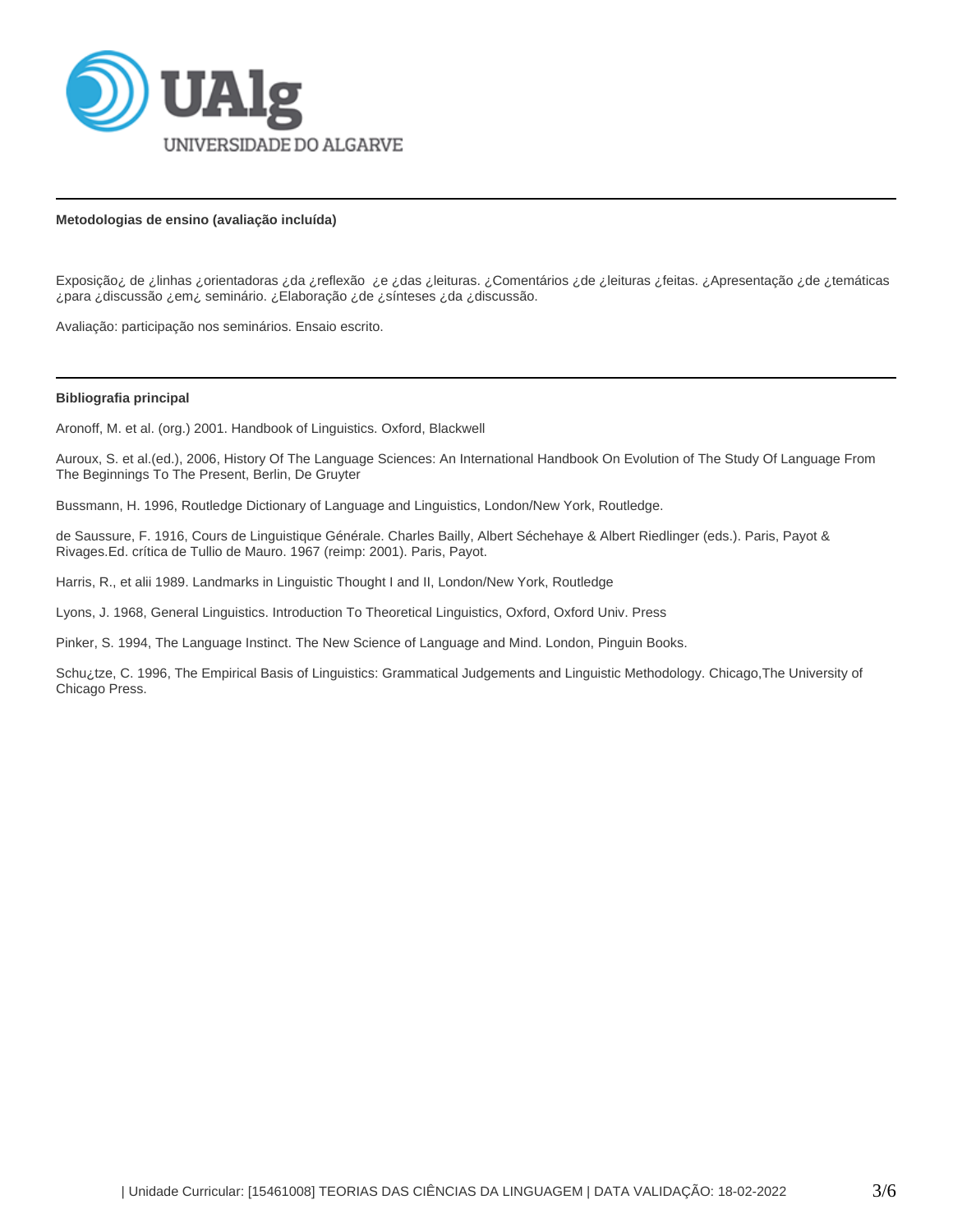

| <b>Academic Year</b>                                                                                   | 2021-22                              |  |  |  |  |  |
|--------------------------------------------------------------------------------------------------------|--------------------------------------|--|--|--|--|--|
| <b>Course unit</b>                                                                                     | LANGUAGE SCIENCES THEORY             |  |  |  |  |  |
| <b>Courses</b>                                                                                         | LANGUAGE SCIENCES<br>Common Branch   |  |  |  |  |  |
| <b>Faculty / School</b>                                                                                | FACULTY OF HUMAN AND SOCIAL SCIENCES |  |  |  |  |  |
| <b>Main Scientific Area</b>                                                                            |                                      |  |  |  |  |  |
| Acronym                                                                                                |                                      |  |  |  |  |  |
| <b>CNAEF code (3 digits)</b>                                                                           | 223                                  |  |  |  |  |  |
| <b>Contribution to Sustainable</b><br><b>Development Goals - SGD</b><br>(Designate up to 3 objectives) | 458                                  |  |  |  |  |  |
| Language of instruction                                                                                | Portuguese                           |  |  |  |  |  |
| <b>Teaching/Learning modality</b>                                                                      | Face to face                         |  |  |  |  |  |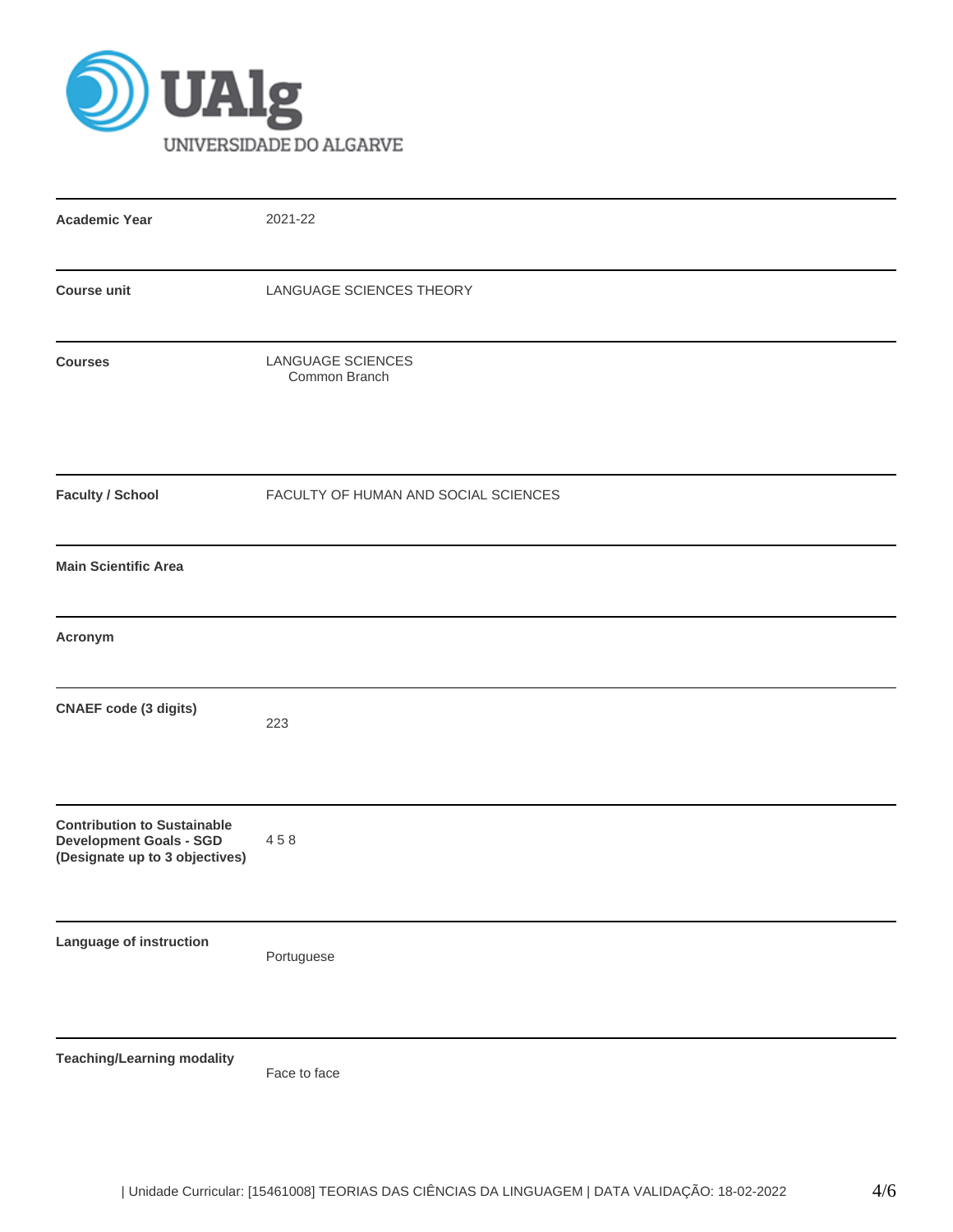

**Coordinating teacher** Manuel Célio de Jesus da Conceição

| Teaching staff                     | Туре       | <b>Classes</b> | Hours (*)     |
|------------------------------------|------------|----------------|---------------|
| Manuel Célio de Jesus da Conceição | ∩т. с<br>◡ |                | າດ ດ.<br>∠00. |

\* For classes taught jointly, it is only accounted the workload of one.

| Con | TD. |    | $\sim$ |    |     | Total      |
|-----|-----|----|--------|----|-----|------------|
|     | ШΟ  | ΠС | ШC     | ΠС | IІC | loon<br>ור |

T - Theoretical; TP - Theoretical and practical ; PL - Practical and laboratorial; TC - Field Work; S - Seminar; E - Training; OT - Tutorial; O - Other

### **Pre-requisites**

no pre-requisites

### **Prior knowledge and skills**

Knowledge and skills expected by the end of a 2nd cycle in the field of language sciences

### **The students intended learning outcomes (knowledge, skills and competences)**

- to master concepts that are the foundations of the reflection on language, languages and discourses;

- to distinguish appropriately different theoretical approaches within the language sciences;

-to evaluate the various areas of application from different perspectives.

### **Syllabus**

 Overview of language sciences and historical synthesis of the evolution of linguistic thought: from the emergence of metalinguistic consciousness to current trends in language sciences.

The study of human language and its social, political, economic and cultural projection: linguistic dynamics and their implications.

### **Teaching methodologies (including evaluation)**

Presentation of guidelines for reflection and readings. Comments on readings. Presentation of themes for discussion in seminar. Preparation of summaries of the discussion.

Assessment: participation in seminars. Written essay.